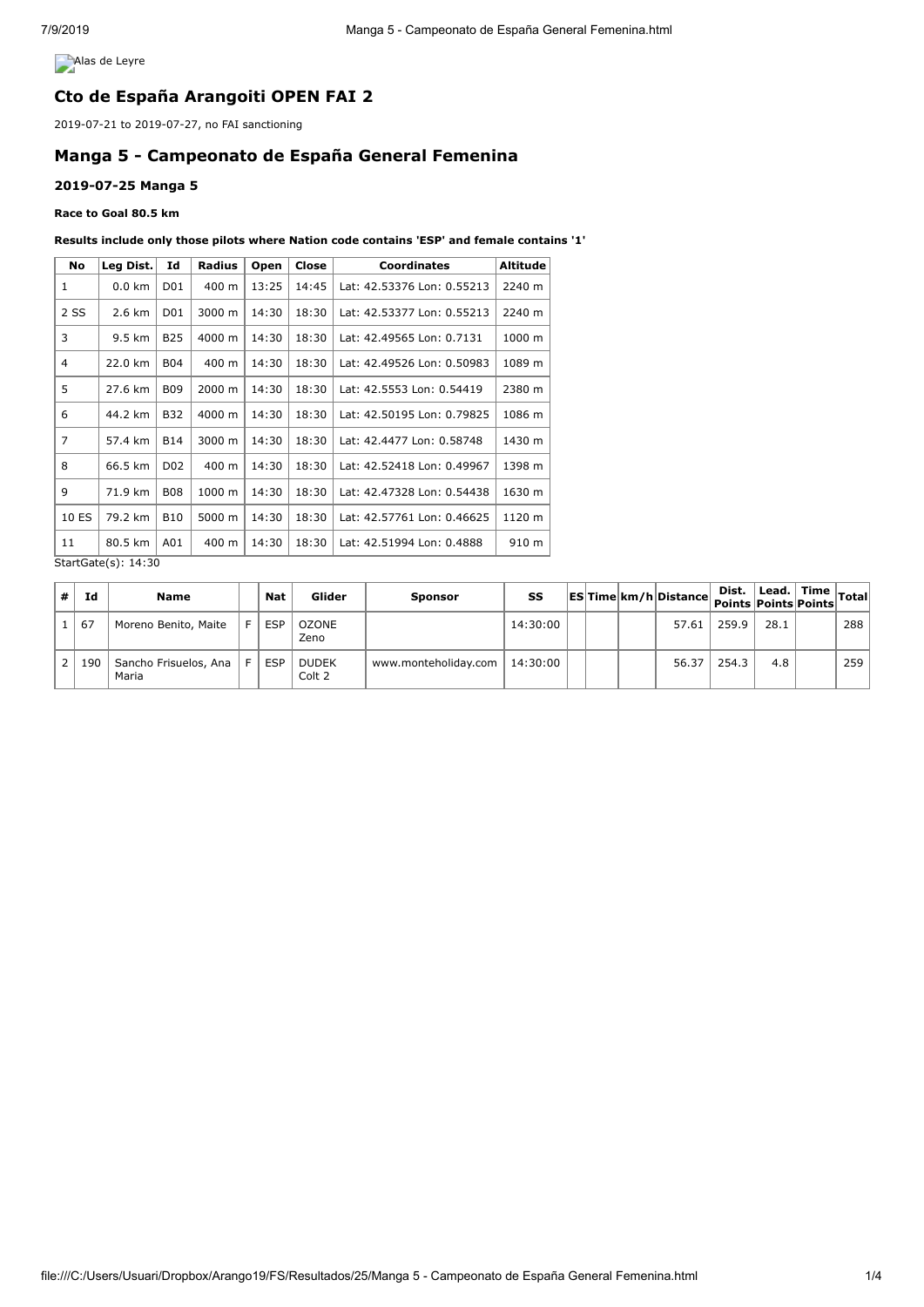### **Pilots absent from task (ABS)**

| Id | Name                         |  |  |  |  |  |
|----|------------------------------|--|--|--|--|--|
|    | 105 Valenzuela Agüí, Cecilia |  |  |  |  |  |

### **Pilots not yet processed (NYP)**

**Id Name**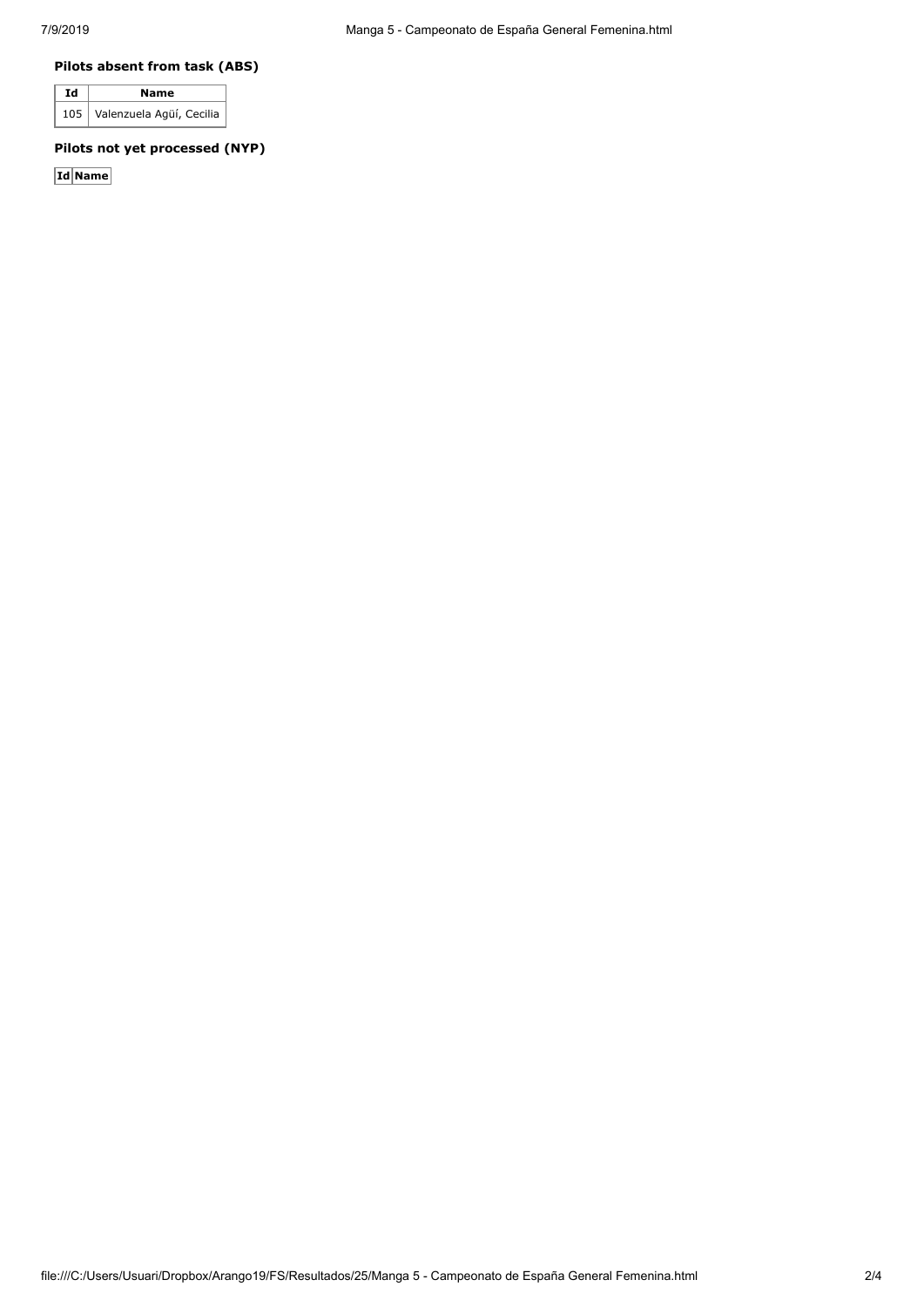#### **Task statistics**

| param                           | value                     |
|---------------------------------|---------------------------|
| ss distance                     | 76.638                    |
| task_distance                   | 80.549                    |
| launch_to_ess_distance          | 79.237                    |
| no_of_pilots_present            | 104                       |
| no_of_pilots_flying             | 104                       |
| no_of_pilots_lo                 | 20                        |
| no of pilots reaching nom dist  | 96                        |
| no_of_pilots_reaching_es        | 84                        |
| no_of_pilots_reaching_goal      | 84                        |
| sum_flown_distance              | 7561.15000000001          |
| best_dist                       | 80.549                    |
| best_time                       | 1.70972222222222          |
| worst_time                      | 3.43916666666667          |
| no_of_pilots_in_competition     | 117                       |
| no_of_pilots_landed_before_stop | 0                         |
| sum_dist_over_min               | 7149.15000000001          |
| sum_real_dist_over_min          | 7149.15000000001          |
| sum_flown_distances             | 7561.15000000001          |
| best_real_dist                  | 80.549                    |
| last_start_time                 | 2019-07-25T14:30:00+02:00 |
| first_start_time                | 2019-07-25T14:30:00+02:00 |
| first_finish_time               | 2019-07-25T16:12:35+02:00 |
| max_time_to_get_time_points     | 3.01728568998286          |
| no_of_pilots_with_time_points   | 77                        |
| goalratio                       | 0.807692307692308         |
| arrival_weight                  | 0                         |
| departure_weight                | 0                         |
| leading_weight                  | 0.111405073680018         |
| time_weight                     | 0.525195347348657         |
| distance weight                 | 0.363399578971325         |
| smallest leading coefficient    | 1.15547642171722          |
| available_points_distance       | 363.399578971325          |
| available_points_time           | 475.195347348657          |
| available_points_departure      | 0                         |
| available_points_leading        | 161.405073680018          |
| available_points_arrival        | 0                         |
| time_validity                   | 1                         |
| launch_validity                 | 1                         |
| distance_validity               | 1                         |
| stop_validity                   | 1                         |
| day_quality                     | 1                         |
| ftv_day_validity                | 1                         |
| time_points_stop_correction     | 0                         |

### **Scoring formula settings**

**param value**